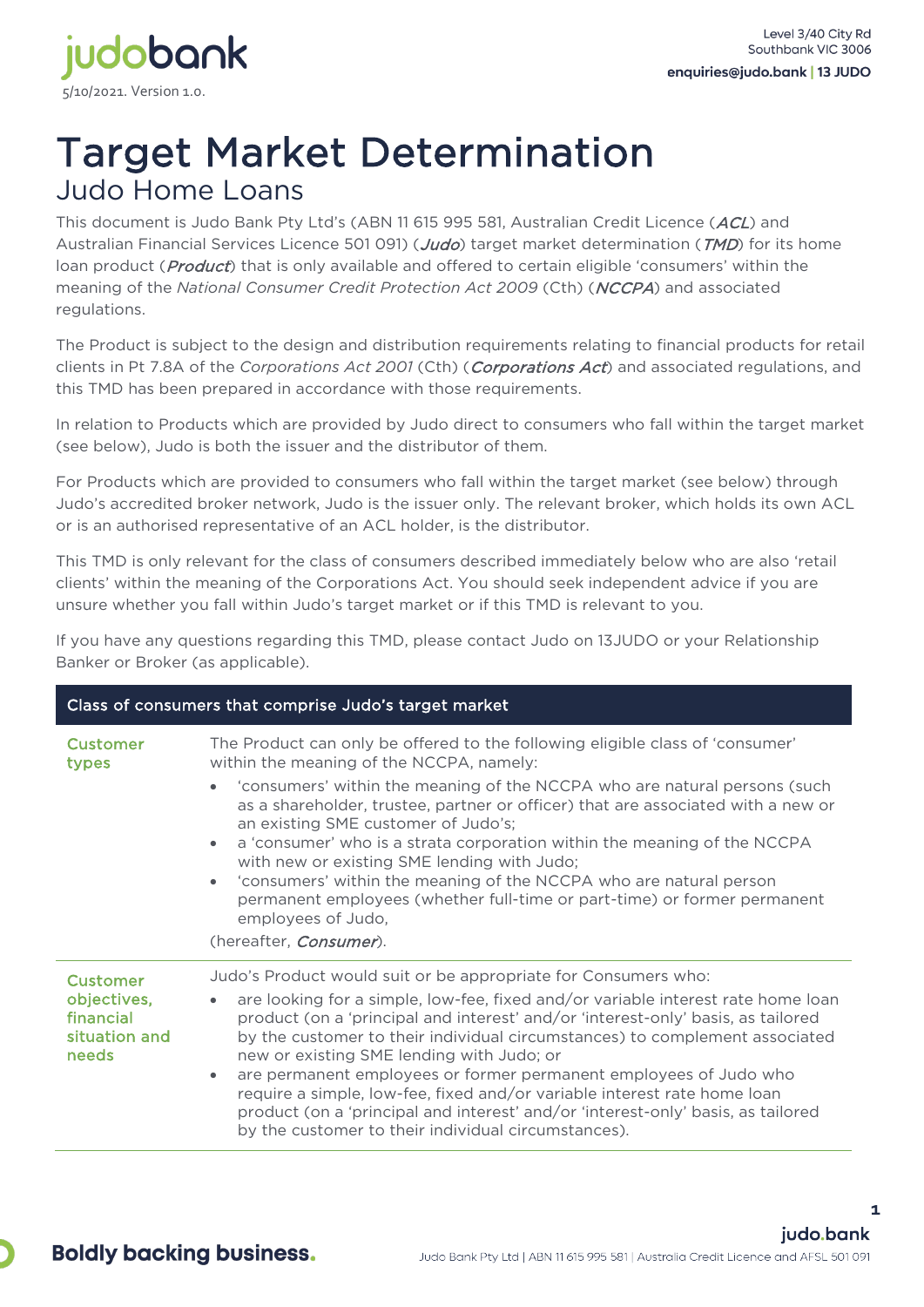

Judo's Product would suit or be appropriate for Consumers who are seeking a home loan with a maximum loan term of 30 years, as tailored by the customer to their individual circumstances.

Judo's Product would not suit or be appropriate for consumers who do not meet the above criteria, or who are seeking lending for a purpose that is not a National Credit Code purpose, including a business purpose.

| Distribution conditions and restrictions              |                                                                                                                                                                                                                                                                                                                                                                                                                                                                                                                                                                                                                                                                                                                                                                                                                                                                                                                                                                                                                                                                                                                                                          |  |
|-------------------------------------------------------|----------------------------------------------------------------------------------------------------------------------------------------------------------------------------------------------------------------------------------------------------------------------------------------------------------------------------------------------------------------------------------------------------------------------------------------------------------------------------------------------------------------------------------------------------------------------------------------------------------------------------------------------------------------------------------------------------------------------------------------------------------------------------------------------------------------------------------------------------------------------------------------------------------------------------------------------------------------------------------------------------------------------------------------------------------------------------------------------------------------------------------------------------------|--|
| <b>Distribution</b><br>channels                       | Judo's Product is distributed in only two ways:<br>by Judo, where the Consumer is associated with a new or existing SME<br>lending customer of Judo's, is a current or former permanent employee, or is<br>a new or existing strata corporation customer of Judo's with associated SME<br>lending. In this situation, Judo is both the issuer and the distributor as the<br>distribution channel is Judo's own banker network; or<br>via an accredited mortgage broker of Judo, which holds its own ACL or is an<br>$\bullet$<br>authorised representative of an ACL holder. In this situation, Judo is the issuer<br>of the Product only. The relevant broker would be the distributor.                                                                                                                                                                                                                                                                                                                                                                                                                                                                 |  |
| <b>Distribution</b><br>conditions and<br>restrictions | Broadly, other key conditions and restrictions on Judo's distribution of the<br>Product include that:<br>a Product will only be issued to a Consumer subject to satisfactory identity<br>verification under applicable laws, including the Anti-Money Laundering and<br>Counter-Terrorism Financing Act 2006 (Cth);<br>a Product will only be issued to Consumers who are 18 years or older (if<br>$\bullet$<br>applicable) and Australian resident or domiciled for tax purposes;<br>a Product will only be issued to Consumers who meet Judo's suitability and<br>$\bullet$<br>eligibility requirements for the Product; and<br>no Product will be issued for a purpose that is not a National Credit Code<br>$\bullet$<br>purpose, including a business purpose.<br>The above distribution channels and distribution conditions and restrictions, and<br>this TMD generally, are intended to ensure that Consumers who acquire the<br>Product are likely to be in the target market discussed above and that the<br>Product would likely be consistent with the likely objectives, financial situation<br>and needs of the Consumer that acquires it. |  |
| <b>Review of TMD</b>                                  |                                                                                                                                                                                                                                                                                                                                                                                                                                                                                                                                                                                                                                                                                                                                                                                                                                                                                                                                                                                                                                                                                                                                                          |  |
| <b>Review</b><br>triggers                             | Judo's Product offering will be reviewed if:<br>no Consumer enters into a Product with Judo during a continuous 24-month<br>$\bullet$<br>period;<br>we receive a significant number of 'retail client' complaints about the Product<br>$\bullet$<br>that indicate it is no longer suitable for the above target market; or<br>a significant dealing <sup>1</sup> occurs which is inconsistent with this TMD.<br>$\bullet$                                                                                                                                                                                                                                                                                                                                                                                                                                                                                                                                                                                                                                                                                                                                |  |

<span id="page-1-0"></span><sup>&</sup>lt;sup>1</sup> A 'significant dealing' will be determined by Judo considering factors such as: out of the consumers who acquire the Product, the proportion who are not in the target market; or the actual or potential harm to consumers, including the amount of any financial loss, resulting from consumers who are not in the target market acquiring the Product.

**2**